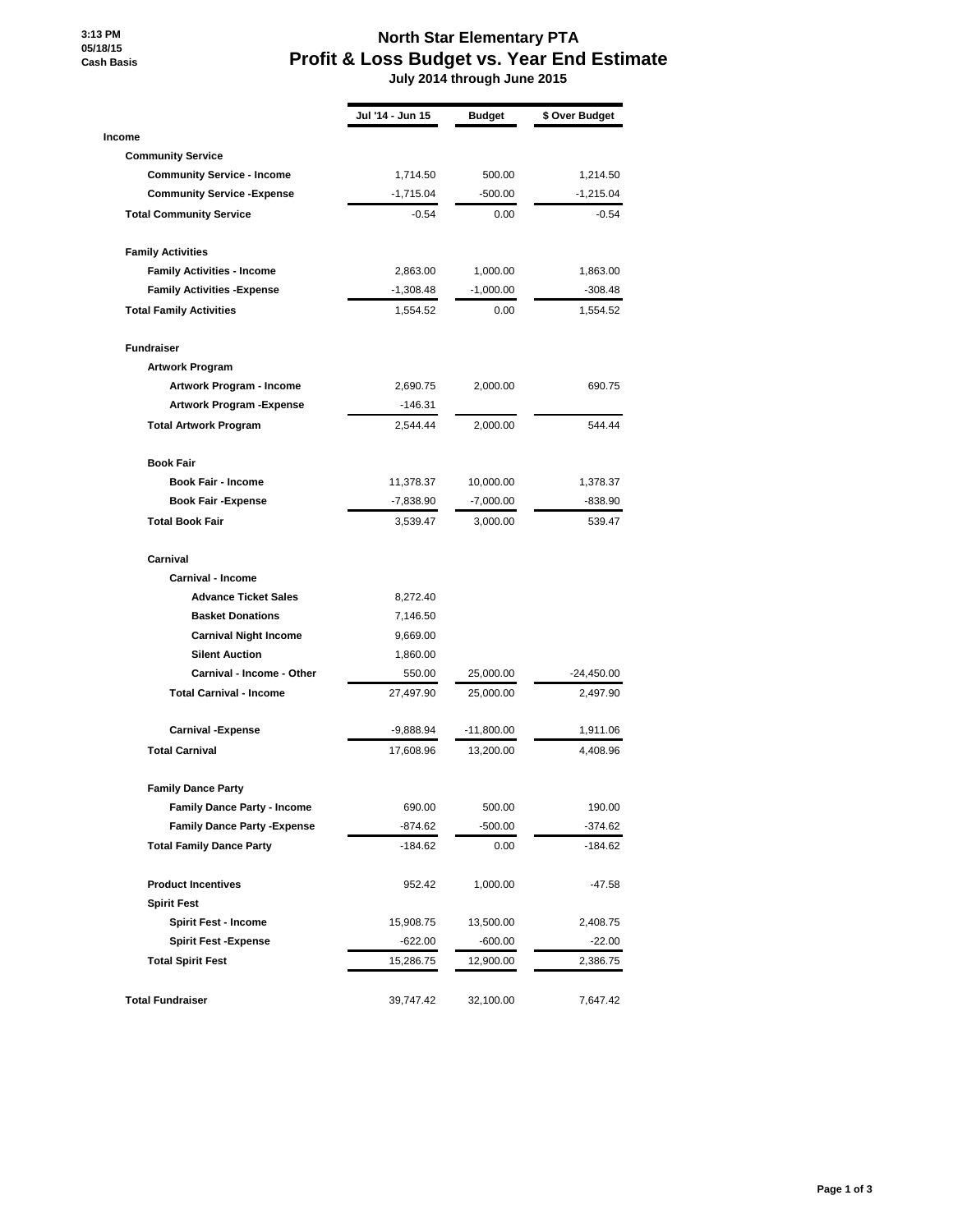**3:13 PM 05/18/15 Cash Basis**

## **North Star Elementary PTA Profit & Loss Budget vs. Year End Estimate**

 **July 2014 through June 2015**

|                                     | Jul '14 - Jun 15 | <b>Budget</b>           | \$ Over Budget |
|-------------------------------------|------------------|-------------------------|----------------|
|                                     | 12.24            | 7.00                    |                |
| <b>Interest Income</b>              |                  |                         | 5.24           |
| Membership                          |                  |                         |                |
| Membership - Income                 | 2,475.00         | 2,800.00<br>$-1,500.00$ | $-325.00$      |
| <b>Membership-Expense</b>           | $-1,279.25$      |                         | 220.75         |
| <b>Total Membership</b>             | 1,195.75         | 1,300.00                | $-104.25$      |
| <b>Spirit Wear</b>                  |                  |                         |                |
| Spirit Wear - Income                | 8,401.00         | 8,000.00                | 401.00         |
| <b>Spirit Wear -Expense</b>         | $-6,204.22$      | $-6,400.00$             | 195.78         |
| <b>Total Spirit Wear</b>            | 2,196.78         | 1,600.00                | 596.78         |
| <b>Staff Appreciation</b>           |                  |                         |                |
| <b>Staff Appreciation - Income</b>  | 814.00           | 750.00                  | 64.00          |
| <b>Staff Appreciation - Expense</b> | $-2,034.78$      | $-2,250.00$             | 215.22         |
| <b>Total Staff Appreciation</b>     | $-1,220.78$      | $-1,500.00$             | 279.22         |
| Yearbook                            |                  |                         |                |
| Yearbook - Income                   | 8,290.00         | 8,550.00                | $-260.00$      |
| Yearbook - Expense                  | $-7,389.90$      | $-7,500.00$             | 110.10         |
| <b>Total Yearbook</b>               | 900.10           | 1,050.00                | $-149.90$      |
|                                     |                  |                         |                |
| <b>Total Income</b>                 | 44,385.49        | 34,557.00               | 9,828.49       |
| <b>Expense</b>                      |                  |                         |                |
| <b>Academic Competition</b>         |                  |                         |                |
| <b>Math Olympiad</b>                | 109.00           | 109.00                  | 0.00           |
| <b>National Geography Bee</b>       | 100.00           | 100.00                  | 0.00           |
| <b>Spelling Bee</b>                 | 130.00           | 130.00                  | 0.00           |
| <b>Stock Market</b>                 | 175.00           | 175.00                  | 0.00           |
| <b>Total Academic Competition</b>   | 514.00           | 514.00                  | 0.00           |
| <b>Charitable Assistance</b>        | 326.00           | 500.00                  | $-174.00$      |
| <b>Copy/Printing</b>                | 346.70           | 500.00                  | $-153.30$      |
| <b>Family Fitness</b>               | 0.00             | 50.00                   | $-50.00$       |
| <b>Field Day</b>                    | 174.32           | 375.00                  | $-200.68$      |
| <b>Fifth Grade Activities</b>       | 1,200.00         | 1,200.00                | 0.00           |
| <b>Garden Committee</b>             | 540.14           | 500.00                  | 40.14          |
| <b>Health and Wellness</b>          | 200.00           | 200.00                  | 0.00           |
| <b>Instructional Support</b>        | 1,768.04         | 2,000.00                | $-231.96$      |
| Insurance                           | 179.00           | 190.00                  | $-11.00$       |
| <b>Post Office</b>                  | 82.60            | 100.00                  | $-17.40$       |
| Programs                            |                  |                         |                |
| <b>ARC</b>                          | 1,525.00         | 1,525.00                | 0.00           |
| <b>Assembly Programs</b>            | 1,145.00         | 2,550.00                | $-1,405.00$    |
| <b>Junior Achievement</b>           | 1,815.00         | 1,920.00                | $-105.00$      |
| <b>Music</b>                        | 244.77           | 500.00                  | $-255.23$      |
| <b>Native American Day</b>          | 150.00           | 100.00                  | 50.00          |
| Other                               | 0.00             | 125.00                  | $-125.00$      |
| Pi Day                              | 0.00             | 75.00                   | $-75.00$       |
| <b>Reflections</b>                  | 30.98            | 100.00                  | $-69.02$       |
| <b>Science Programs</b>             | 3,889.00         | 5,000.00                | $-1,111.00$    |
| <b>Total Programs</b>               | 8,799.75         | 11,895.00               | $-3,095.25$    |